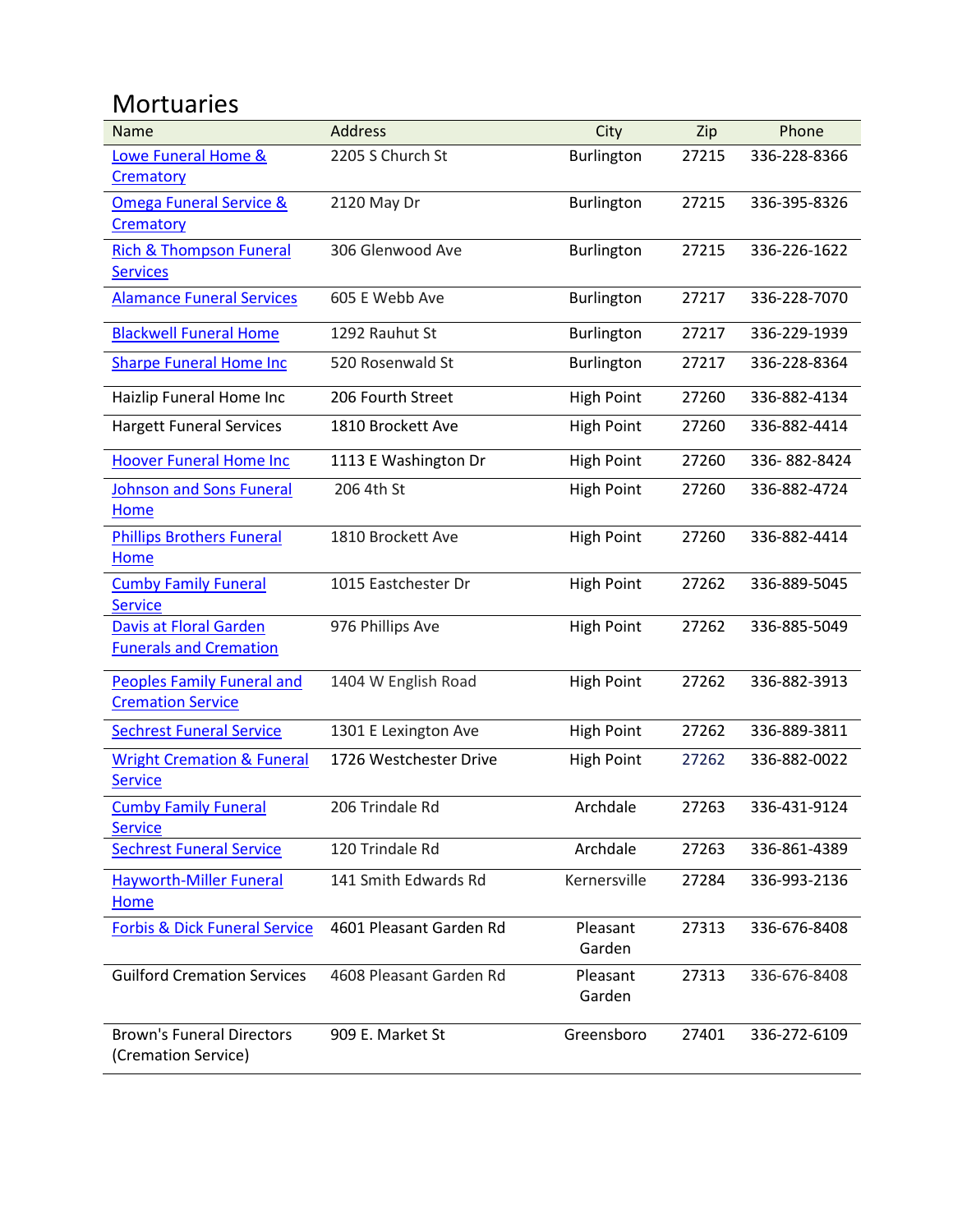| <b>Community Funeral Home</b>                              | 2003 E. Market                | Greensboro | 27401 | 336-275-8571 |
|------------------------------------------------------------|-------------------------------|------------|-------|--------------|
| <b>Forbis &amp; Dick Funeral Service</b>                   | 5926 W. Friendly Ave          | Greensboro | 27401 | 336-299-9171 |
| <b>Forbis &amp; Dick Funeral Service</b>                   | 1118 N. Elm St                | Greensboro | 27401 | 336-275-8408 |
| <b>Hanes Lineberry Funeral</b><br>Home                     | 515 N. Elm St                 | Greensboro | 27401 | 336-272-5127 |
| <b>Hargett Funeral Home</b>                                | 905 E. Market St              | Greensboro | 27401 | 336-273-8293 |
| <b>Hanes Lineberry Funeral</b><br>Home                     | 1900 Vanstory St              | Greensboro | 27403 | 336-292-1081 |
| <b>Lambeth Troxler</b><br><b>Funeral/Cremation Service</b> | 300 West Wendover Ave         | Greensboro | 27403 | 336-273-3401 |
| <b>Allen &amp; Associates</b><br>Mortuary, Inc.            | 508 Summit Ave                | Greensboro | 27405 | 336-378-1440 |
| <b>Woodard Funeral Home</b>                                | 3200 N. Ohenry Blvd           | Greensboro | 27405 | 336-621-3461 |
| <b>George Brothers Funeral</b><br><b>Service</b>           | 803 Greenhaven Dr             | Greensboro | 27406 | 336-547-8000 |
| <b>Hinnant Funeral Service</b>                             | 512 Martin Luther King Jr. Dr | Greensboro | 27406 | 336-272-8168 |
| <b>Optima Cremation Service</b>                            | 2918 Manufacturers Rd         | Greensboro | 27406 | 336-279-1000 |
| <b>Hanes Lineberry Funeral</b><br>Home                     | 6000 W Gate City Blvd         | Greensboro | 27407 | 336-854-9100 |
| <b>Triad Cremation Society &amp;</b><br>Chapel             | 2110 Veasley St               | Greensboro | 27407 | 336-275-1005 |
| <b>National Cremation Service</b>                          | 3601 Whitehurst Rd            | Greensboro | 27410 | 336-288-2568 |

# Burial/Cremation Financial Assistance

| <b>Name</b>                          | <b>Address</b>                 | City       | Zip   | Phone        |
|--------------------------------------|--------------------------------|------------|-------|--------------|
| <b>Catholic Charities</b>            | 2311 W. Cone Blyd<br>Suite 145 | Greensboro | 27408 | 336-288-1984 |
| <b>Victims Compensation Services</b> | 4232 Mail Service<br>Center    | Raleigh    | 27699 | 800-826-6200 |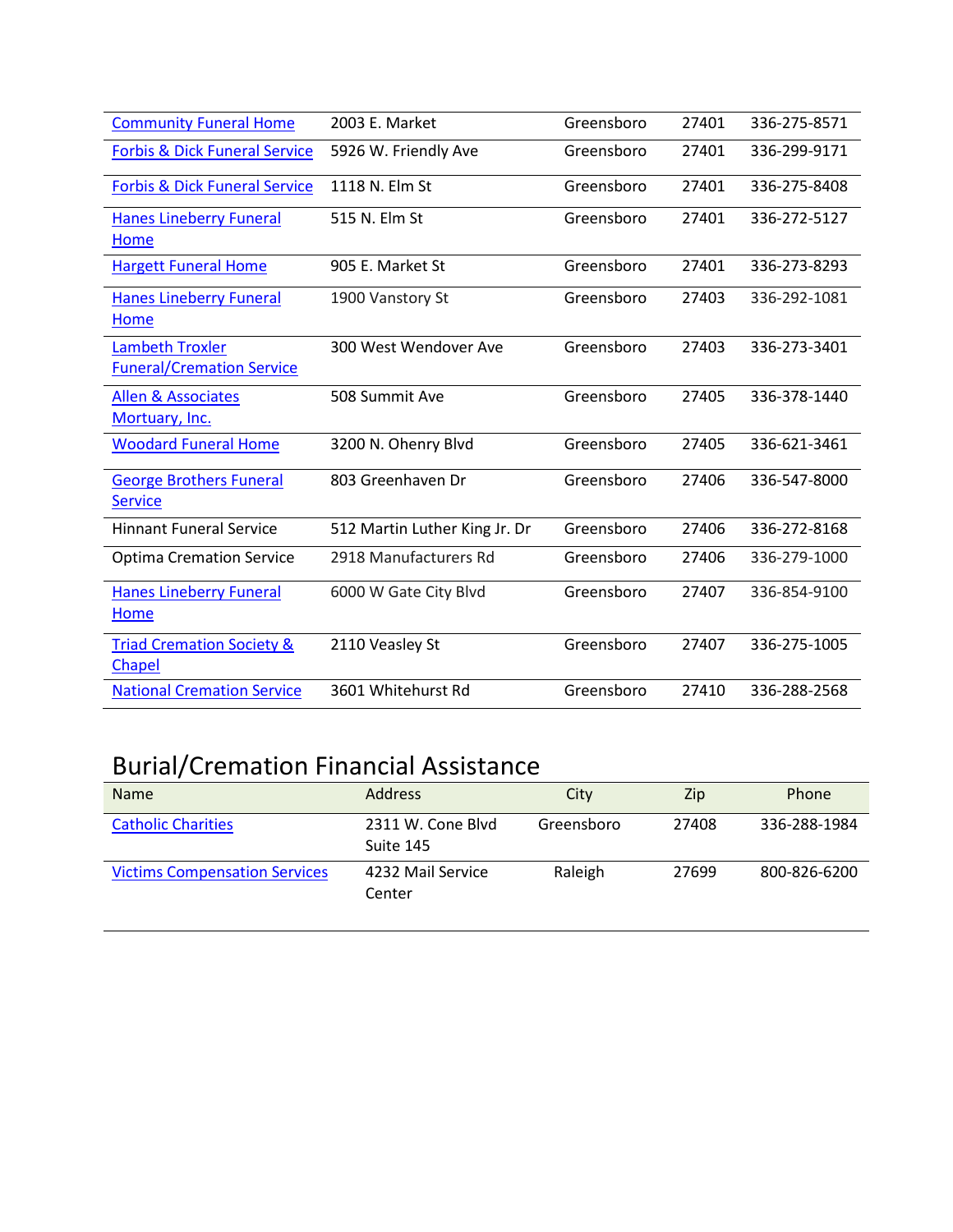## Clean-up & Board-up

| <b>Name</b>                          | <b>Address</b>                                  | City       | Zip   | Phone        |
|--------------------------------------|-------------------------------------------------|------------|-------|--------------|
| <b>Carolina Crime Scene Recovery</b> | P.O. Box 242                                    | Colfax     | 27235 | 336-870-0122 |
| Puroclean                            | 2904 Lawndale Drive                             | Greensboro | 27408 | 336-609-5900 |
| <b>SERVPRO of Greensboro North</b>   | P.O. Box 14694                                  | Greensboro | 27415 | 336-379-1772 |
| <b>Fagala Biohazard Specialists</b>  | Serves North Carolina                           |            |       | 877-246-5532 |
| <b>ServiceMaster Restore</b>         | Serves Burlington, High Point and<br>Greensboro |            |       | 336-379-5005 |

#### Crisis Hotlines

| Name                              | <b>Services</b>                                                                                                                                                                                                   | City       |       | Phone<br>Zip              |
|-----------------------------------|-------------------------------------------------------------------------------------------------------------------------------------------------------------------------------------------------------------------|------------|-------|---------------------------|
| NC 211 or 1-888-892-1162          | 1. affordable high quality child<br>care/after-school care;<br>2. counseling and support<br>groups;<br>3. health services;<br>4. food, clothing and housing<br>and<br>5. services for seniors and the<br>disabled |            |       |                           |
| <b>Crisis Text Line</b>           | Talk to trained Crisis Counselors<br>(confidential)                                                                                                                                                               |            |       | Text GO" TO<br>741-741    |
| <b>Teen Crisis Line</b>           | 4pm - Midnight                                                                                                                                                                                                    | Greensboro |       | 336-387-6161              |
| <b>Veterans Crisis Line</b>       | Talk to trained Crisis Counselors<br>(confidential)                                                                                                                                                               |            |       | 1-800-273-<br>8255 (24/7) |
| HopeLine of North Carolina        | Talk to trained Crisis Counselors<br>(confidential)                                                                                                                                                               | Raleigh    | 27605 | 877-235-4525              |
| <b>Family Service of Piedmont</b> | 315 East Washington Street                                                                                                                                                                                        | Greensboro | 27401 | 336-387-6161              |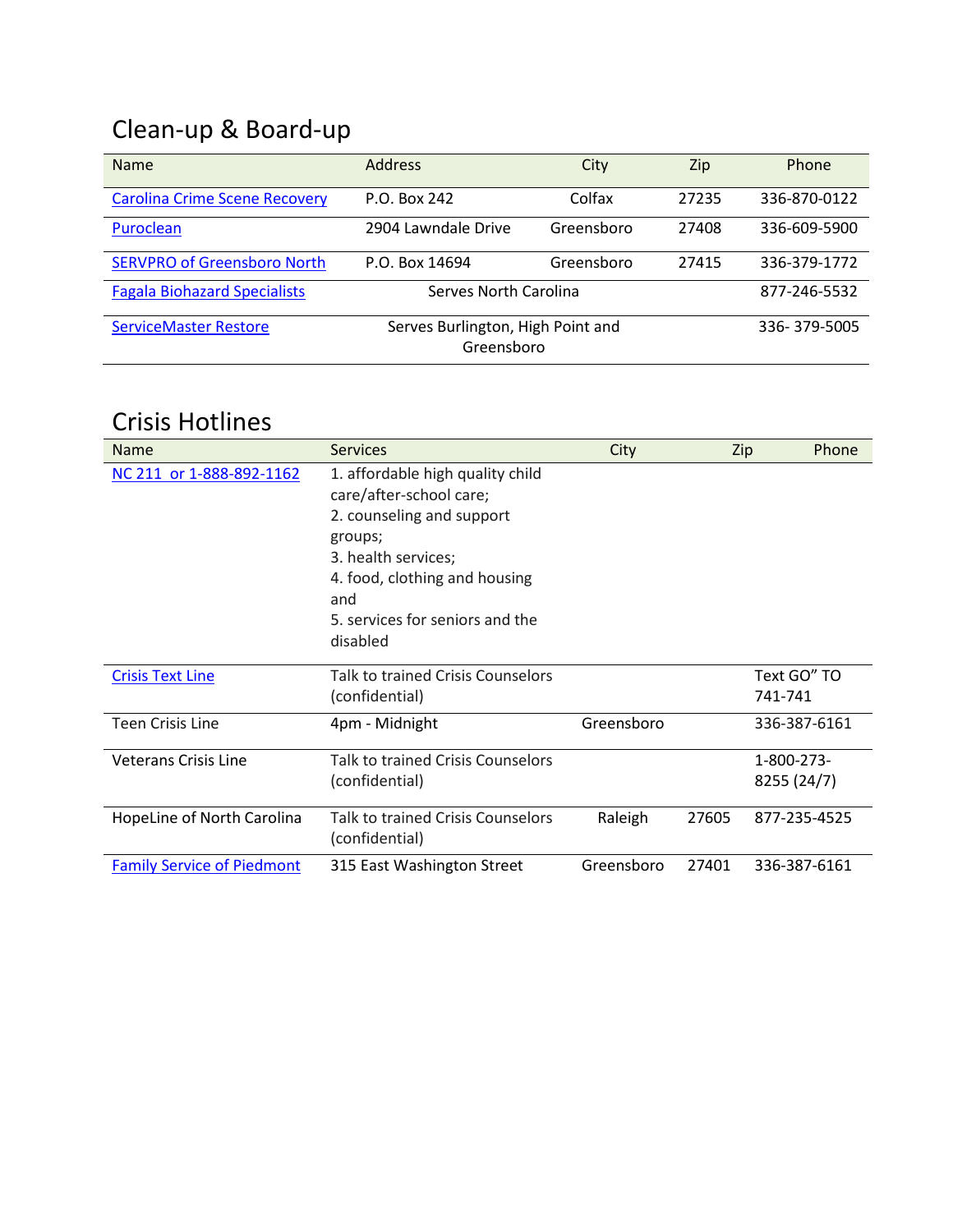## Grief Support

| <b>Name</b>                                             | <b>Address</b>                              | City       | Zip   | Phone        |
|---------------------------------------------------------|---------------------------------------------|------------|-------|--------------|
| <b>Family Service of Piedmont</b>                       | 315 East Washington Street                  | Greensboro | 27401 | 336-387-6161 |
| Clara House Shelter                                     | 316 East Washington Street                  | Greensboro | 27401 | 336-387-6161 |
| <b>Group Counseling</b>                                 | 317 East Washington Street                  | Greensboro | 27401 | 336-387-6161 |
| Individual & Family<br>Counseling                       | 318 East Washington Street                  | Greensboro | 27401 | 336-387-6161 |
| <b>Victim Services</b>                                  | 319 East Washington Street                  | Greensboro | 27401 | 336-387-6161 |
| <b>Survivors of Suicide -</b><br><b>Aftermath Group</b> | <b>Centenary United Methodist</b><br>Church | Greensboro | 27401 | 373-1402     |

## Non-Profit Counseling

| <b>Name</b>                                                   | <b>Address</b>                    | City       | ZIP   | Phone        |
|---------------------------------------------------------------|-----------------------------------|------------|-------|--------------|
| <b>Survivors of Suicide -</b>                                 | <b>Centenary United Methodist</b> | Greensboro | 27401 | 336-373-1402 |
| <b>Aftermath Group</b>                                        | Church                            |            |       |              |
| <b>Alcohol and Drug Services</b><br>(ADS)                     | 301 E Washington St #101          | Greensboro | 27401 | 336-333-6860 |
| <b>Restoration Place Counseling</b>                           | 1301 Carolina Street, Suite 114   | Greensboro | 27401 | 336-542-2060 |
| <b>Presbyterian Counseling</b><br>Center                      | 3713 Richfield Rd                 | Greensboro | 27410 | 336-288-1484 |
| <b>Youth Focus, Inc.</b>                                      | 715 N Eugene St                   | Greensboro | 27401 | 336-274-5909 |
| <b>Family Service of Piedmont</b>                             | 315 East Washington Street        | Greensboro | 27401 | 336-387-6161 |
| <b>Chrysalis Counseling and</b><br><b>Consultation Center</b> | 612 Pasteur Drive, Suite 405      | Greensboro | 27403 | 336-852-0626 |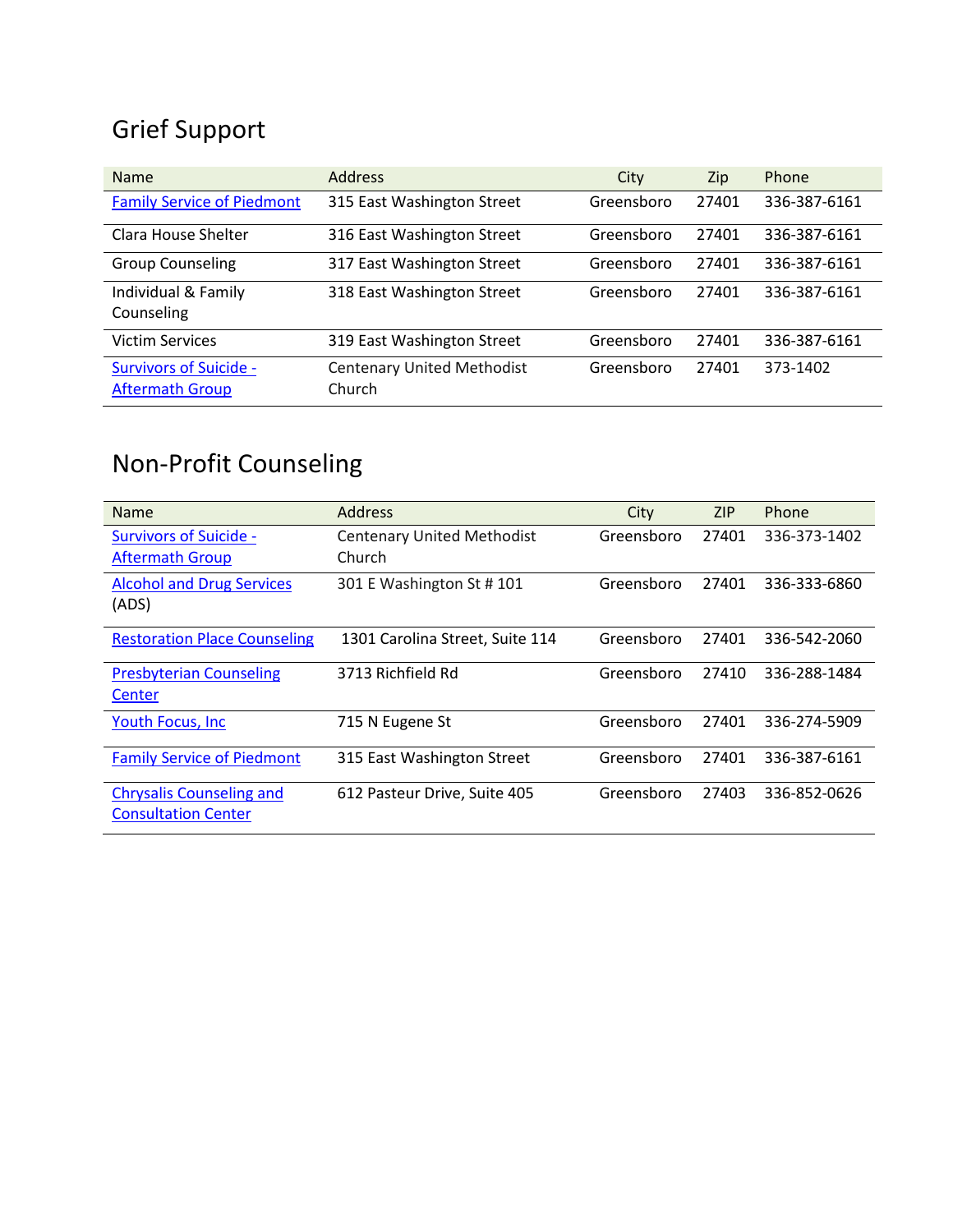## Military/Veteran Services

| <b>Name</b>                    | <b>Services</b>                   | City       | Zip   | Phone        |
|--------------------------------|-----------------------------------|------------|-------|--------------|
| Veterans Crisis Line           | Talk to trained Crisis Counselors |            |       | 800-273-8255 |
|                                | (confidential)                    |            |       | (24/7)       |
| <b>Red Cross</b>               |                                   |            |       | 877-272-7337 |
| <b>Greensboro Vet Center</b>   | 3515 W Market St., Suite 120      | Greensboro | 27406 | 336-323-2660 |
|                                |                                   |            |       | or           |
|                                |                                   |            |       | 877-927-8387 |
| NC Department of Military &    | 413 North Salisbury Street        | Raleigh    | 27603 | 844-624-8387 |
| <b>Veterans Affairs</b>        |                                   |            |       |              |
| <b>Guilford County</b>         | BB&T Bank Building, 201 W.        | Greensboro | 27401 | 336-641-2957 |
| <b>Veterans Services</b>       | Market St. Suite 108              |            |       |              |
| <b>Guilford County</b>         | 325 E Russell Avenue, Room 145    | High Point | 27260 | 336-641-7929 |
| <b>Veterans Services</b>       |                                   |            |       |              |
| <b>Veterans Administration</b> |                                   |            |       | 800-827-1000 |

#### Red Cross

| <b>Name</b>      | Address                 | Citv | Zip | <b>Example Phone</b>          |
|------------------|-------------------------|------|-----|-------------------------------|
| <b>Red Cross</b> | 1501 Yanceyville Street |      |     | Greensboro 27415 336-333-2111 |

#### Crime Victim Services

| <b>Name</b>                                    | <b>Address</b>             | City       | Zip   | <b>Phone</b> |
|------------------------------------------------|----------------------------|------------|-------|--------------|
| <b>Family Service</b>                          | 315 East Washington Street | Greensboro | 27401 | 336-387-6161 |
| <b>Family Service</b>                          | 1401 Long Street           | High Point | 27262 | 336-889-6161 |
| <b>Victims Compensation</b><br><b>Services</b> | 4232 Mail Service Center   | Raleigh    | 27699 | 800-826-6200 |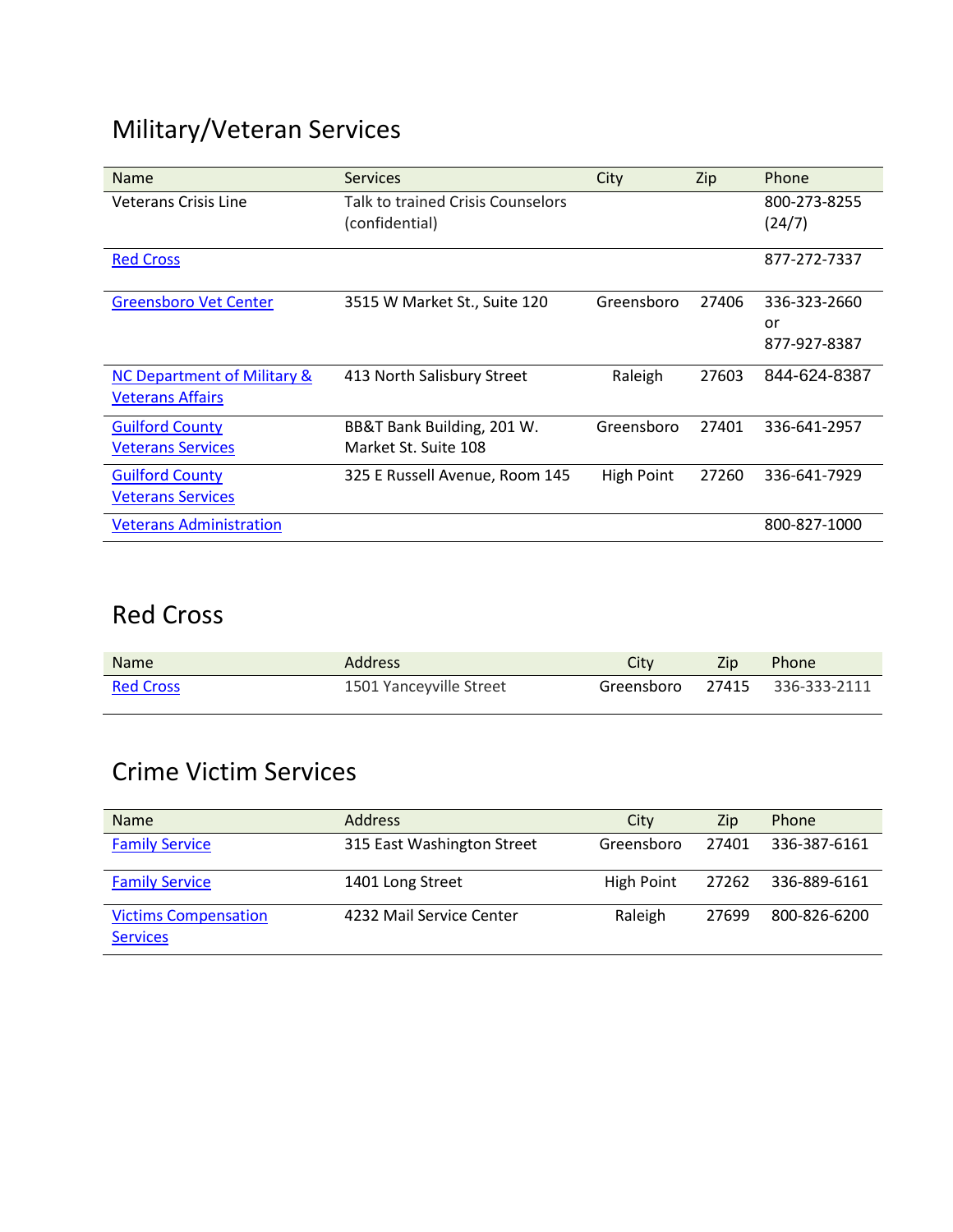# Rape/Domestic Violence

| <b>Name</b>                                  | <b>Address</b>                | City       | Zip   | Phone        |
|----------------------------------------------|-------------------------------|------------|-------|--------------|
| <b>Family Service</b>                        | 315 East Washington Street    | Greensboro | 27401 | 336-387-6161 |
| <b>Family Service</b>                        | 1401 Long Street              | High Point | 27262 | 336-889-6161 |
| <b>Sdjf Domestic Violence Center</b>         | 2025 Martin Luther King Jr Dr | Greensboro | 27406 | 336-510-9292 |
| <b>Women's Resource Center</b>               | 628 Summit Ave                | Greensboro | 27405 | 336-275-6090 |
| <b>National Domestic Violence</b><br>Hotline |                               |            |       | 800-656-4677 |
| National Sexual Violence<br>Hotline          |                               |            |       | 800-692-7445 |

### Mental Health Services

| <b>Name</b>                           | <b>Address</b>                  | City              | Zip   | Phone          |
|---------------------------------------|---------------------------------|-------------------|-------|----------------|
| <b>Mental Health Association</b>      | 301 E Washington St #111        | Greensboro        | 27401 | 336-373-1402   |
| <b>Sandhills Center</b>               | 201 N. Eugene St                | Greensboro        | 27401 | 800-256-2451   |
| <b>Cone Health Behavioral</b>         | 700 Walter Reed Drive           | Greensboro        | 27403 | HelpLine:      |
| <b>Health Hospital</b>                |                                 |                   |       | 336-832-9700   |
|                                       |                                 |                   |       | or             |
|                                       |                                 |                   |       | 800-711-2635   |
| <b>Serenity Counseling and</b>        | 2211 West Meadowview Rd, Suite  | Greensboro        | 27407 | 336-617-8910   |
| <b>Resource Center</b>                | 10                              |                   |       |                |
| <b>NAMI</b>                           | Mobile Crisis - Therapeutic     |                   |       | 24 hour Crisis |
|                                       | Alternatives                    |                   |       | Response       |
|                                       |                                 |                   |       | Team $- (877)$ |
|                                       |                                 |                   |       | 626-1772       |
| <b>Old Vineyard Behavioral</b>        | 3637 Old Vineyard Road          | Winston-          | 27104 | 336-794-3550   |
| <b>Health Services</b>                |                                 | Salem             |       |                |
| <b>Tree of Life Counseling</b>        | 1821 Lendew St                  | Greensboro        | 27408 | 336-288-9190   |
| <b>Zephaniah Services PLLC</b>        | 3405 West Wendover Ave, Suite F | Greensboro        | 27407 | 336-323-1385   |
| <b>Cornerstone Psychological</b>      | 2711A Pinedale Rd               | Greensboro        | 27408 | 336-540-9400   |
| <b>Services</b>                       |                                 |                   |       |                |
| <b>Presbyterian Counseling Center</b> | 3713 Richfield Rd               | Greensboro        | 27410 | 336-288-1484   |
| <b>Community Clinic of High Point</b> | 779 N Main St                   | <b>High Point</b> | 27262 | 336-841-7154   |
| <b>Universal Mental Health</b>        | 847 Heather Rd                  | Burlington        | 27215 | 336-227-1484   |
| <b>Services</b>                       |                                 |                   |       |                |
| <b>Family Solutions</b>               | 234 E Washington St             | Greensboro        | 27401 | 336-899-8800   |